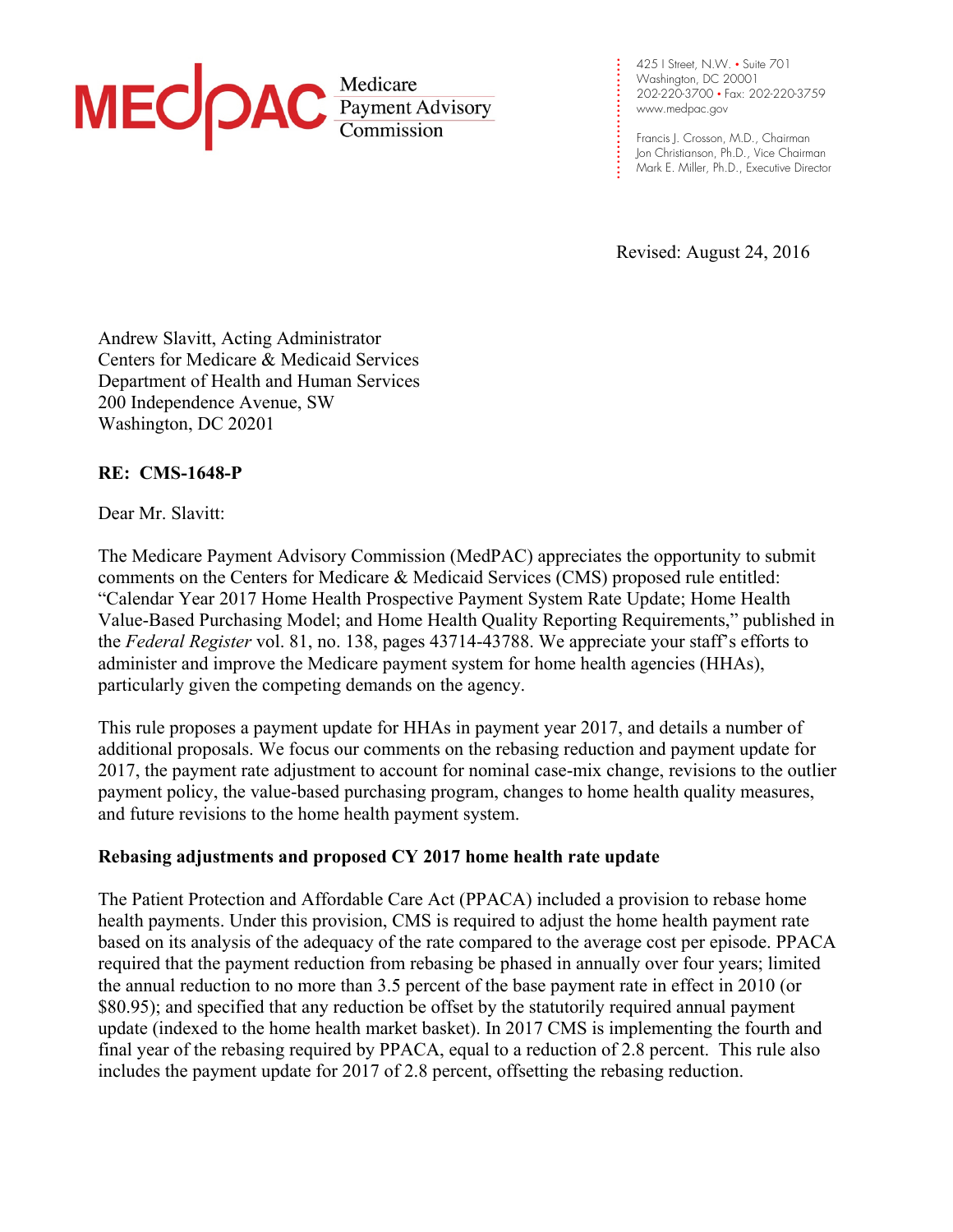#### *Comment*

 $\overline{a}$ 

The Commission has noted in prior reports and letters that the PPACA rebasing reduction will not sufficiently reduce home health payments.<sup>1</sup> The Commission recognizes that CMS has implemented the maximum reduction for 60-day episodes permissible by PPACA, but we continue to be concerned that the reductions are too small. We project that home health agencies will have Medicare margins of 8.8 percent in 2016, and the rebasing adjustment will not lower payments in 2017 due to the offsetting statutory payment update.

Medicare has overpaid for home health care since the inception of the prospective payment system (PPS) in 2000, and more reductions are necessary to stop this pattern from continuing. The Commission recommended in our March 2016 report that Congress eliminate the payment update for 2017, and implement a rebasing reduction in the following two years to bring payments closer to costs. These additional reductions would better align costs with payments in 2017, and would provide a framework to ensure that payments in future years are at appropriate levels.

CMS reviewed beneficiaries' use of home health care in 2015 and found that service volume decreased by 4.8 percent in 2015, with most of this decline attributable to  $3<sup>rd</sup>$  and subsequent episodes in a spell of home health. The decline continues a trend since 2010, when utilization peaked at 6.8 million episodes. About 70 percent of the decline in volume since the peak has been attributable to lower volume in five states (Florida, Illinois, Louisiana, Tennessee, and Texas). However, even with the recent declines, these five states had levels of per-capita home health utilization greater than double the per-capita rate for rest of the country.<sup>2</sup>

Though service volume has declined, policy and economic changes other than Medicare payment policy likely account for a significant portion of this change. The number of hospital discharges, a common source of referrals, has declined since 2009, mitigating the demand for post-acute services. The period has also seen relatively low growth in economy-wide health care spending. In addition, several actions have been taken to curb fraud, waste, and abuse in Medicare home health care. The Department of Justice and other enforcement agencies have launched a number of investigative efforts that scrutinize Medicare HHAs. CMS has implemented moratoria on new agencies in several areas that have seen rapid growth in supply and utilization. In 2011, Medicare implemented a PPACA requirement that required a physician have a face-to-face encounter with the beneficiary before ordering home health care. The number of agencies declined by two percent in 2014, with this decline concentrated in Florida, Michigan and Texas. These factors likely affected spending and utilization in recent years.

Further, as both CMS and MedPAC noted, this decline follows a period of considerable growth. Home health volume increased by 67 percent between 2002 and 2010. Given this prior rapid

<sup>&</sup>lt;sup>1</sup> Medicare Payment Advisory Commission. 2014. *Report to the Congress: Impact of home health payment rebasing on beneficiary access to and quality of care.* Washington, DC: MedPAC.

 $2^2$  The five states averaged 33 episodes per 100 Medicare beneficiaries in 2014, while the remaining areas averaged 13 episodes per 100 beneficiaries.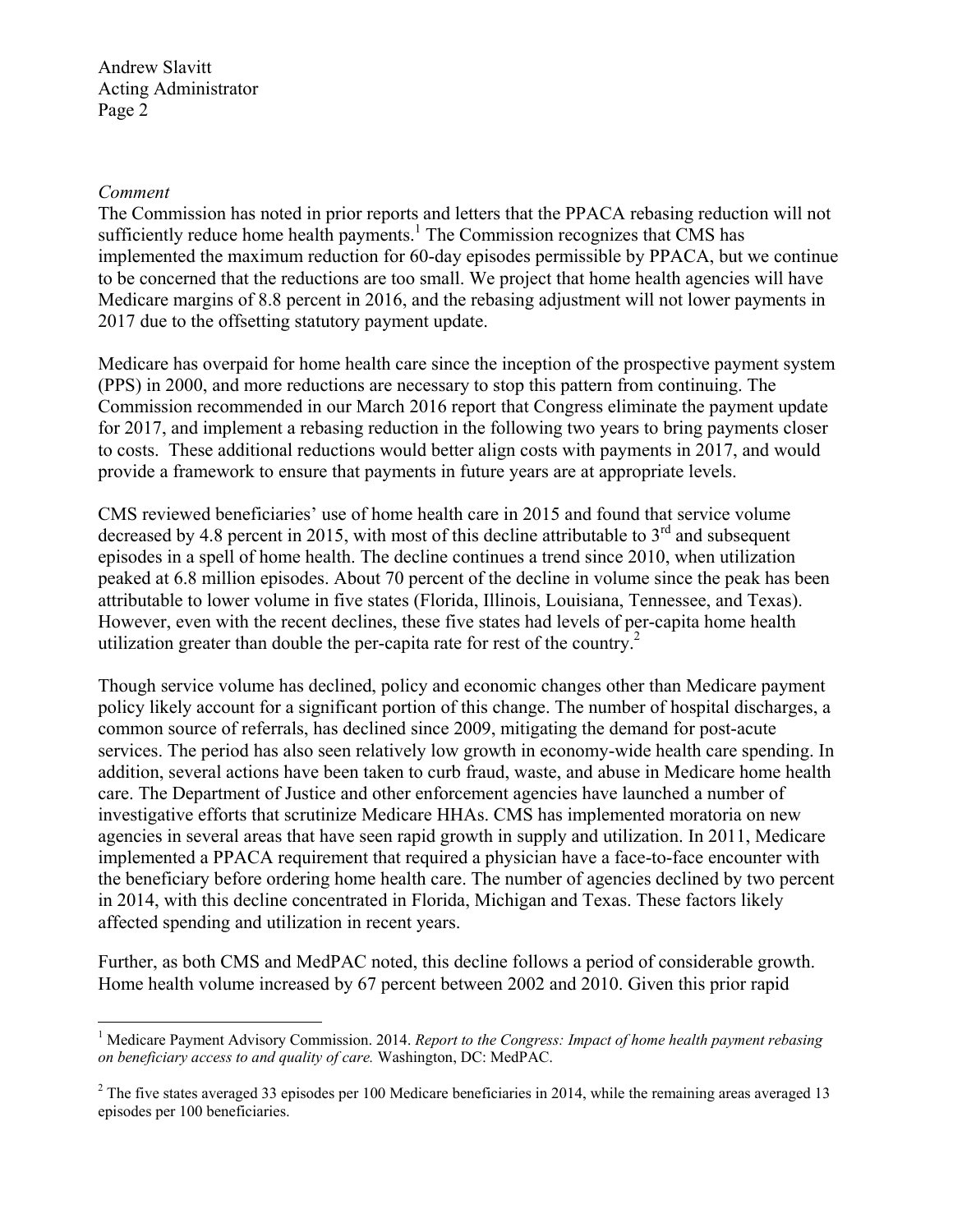growth, and the reasons for the decline in home health use since 2010, in the Commission's view, the decline in utilization since 2010 does not unduly raise concerns about beneficiaries' access to home health care. The base payment for 2017 will not fall due to rebasing, and should not have an impact on access to care. The Commission recognizes that statute limits CMS's ability to reduce payments, but we reiterate our recommendation that further reductions would be appropriate and would not negatively affect access to care.

### **Proposed reduction to the national standardized 60-day episode payment rate to account for nominal case-mix growth**

In October of 2000 Medicare implemented a PPS for home health care. Under the PPS, episodes are reimbursed based on a case-mix index that indicates patient severity. The case-mix index for an episode is determined using data on patient characteristics (diagnosis and treatments provided) reported by home health agencies. In 2012 CMS conducted a review of changes in the average case-mix index through 2010. The review used regression analyses and other techniques to identify how coding patterns and patient severity had changed over time, and it concluded that most of the rise in reported case-mix was attributable to changes in home health agencies' coding practices and not to changes in patient condition. The empirical analysis concluded that 84 percent of the change in case-mix over this period was nominal growth (i.e., due to changes in coding practices).

In the 2016 home health PPS regulation CMS computed the total case-mix growth between 2012 and 2014, and applied the nominal growth factor from its prior research. CMS calculated that nominal growth accounted for 2.88 percentage points of the growth in case-mix over this period, and implemented a reduction of 0.97 percent per year from 2016 through 2018. The 2017 rule implements the second year of the three-year phase-in of the reduction to account for nominal case-mix growth.

# *Comment*

Both the Commission and CMS have found that case-mix changes unrelated to patient severity occur frequently in Medicare PPSs. For example, CMS found that the reported rate of hypertension increased substantially after this code was added to the home health case-mix as a payment increasing condition. This nominal case-mix change results in increased payments even though patients' levels of illness and resource needs remain the same. The Commission has long held that it is necessary for CMS to make adjustments to account for nominal case-mix change to prevent additional overpayments. The Commission has not independently reviewed the nominal case-mix change in the home health PPS, but CMS's proposed reduction is consistent with the agency's past findings on trends in case-mix change in the payment system and thus is warranted to ensure the accuracy of payments under the home health PPS. A reduction of 0.97 percent should not significantly affect access to care.

# **Proposed changes to the methodology used to estimate episode cost**

The home health PPS has an outlier policy that sets aside 2.5 percent of payments to compensate agencies for high-cost outlier episodes. Episodes with costs above the fixed-dollar loss threshold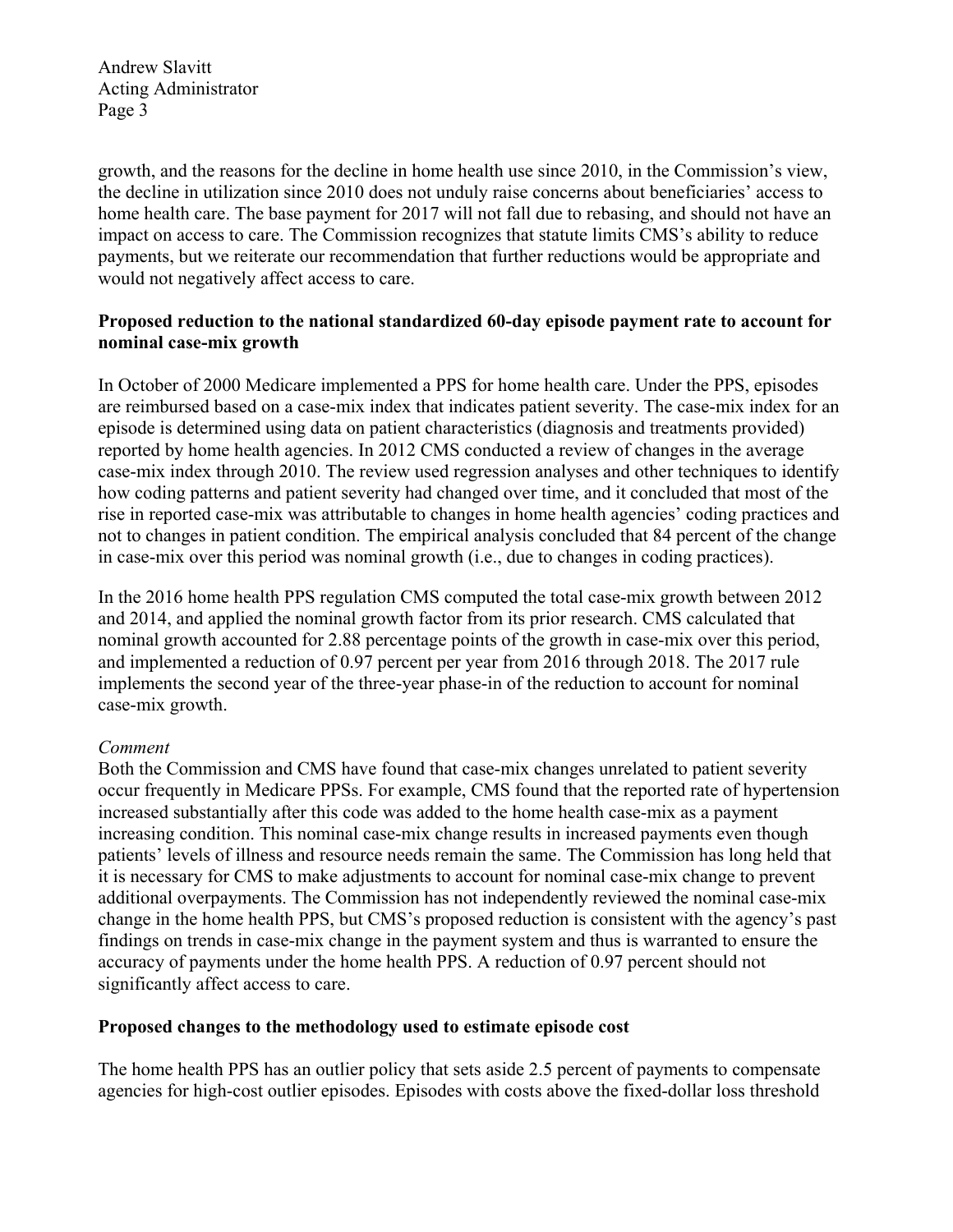are reimbursed for 80 percent of their losses, similar to other PPSs. Episode cost is determined by multiplying the per-visit rates established for Low Utilization Payment Adjustment (LUPA) episodes.

In this proposed rule, CMS reviewed outlier utilization and found that agencies with more outlier payments provide shorter visits during an episode, possibly indicating a financial disincentive to serve high-cost patients who need longer-than-average visits. Consequently, the rule proposes changing the way episode cost is calculated to capture visit length.

Under the proposed policy, the LUPA per-visit rates would be converted to cost-per-minute factors, and the reported minutes of service on a claim would be used to calculate episode cost. Episodes with costs above the threshold in the new calculation would receive outlier payments. CMS estimated the impact of the proposed approach with 2015 data, and found that about twothirds of outlier episodes that qualified under current policy would continue to receive outlier payments. Episodes that dropped out generally had more visits with shorter visit lengths, while newly qualifying episodes had longer visits. CMS estimates that the policy would raise payments for certain classes of patients it believes may be underpaid in the PPS, such as those with extreme frailty or beneficiaries requiring functional assistance. The policy would raise payments for nonprofit agencies and facility-based HHAs, and lower them for freestanding and for-profit agencies.

### *Comment*

The Commission believes that the proposed policy improves the targeting of outlier payment funds. The current method relies on average cost per visit to compute outlier episode costs, even though these costs vary substantially among agencies. In the past, MedPAC observed that some agencies had per-visit costs even lower than the LUPA rates used by Medicare, creating opportunities to manipulate the outlier payment system. A minute-based measure of episode cost will better capture the variability in costs among agencies, and is similar to the method CMS uses in constructing the home health case-mix. The proposed method would better align payments with agencies' actual costs, and also reduce the vulnerability of outlier payments to manipulation. It would also, as CMS notes, reduce the disincentive for agencies to avoid patients who need longerthan-average visits under the PPS.

### **Implementation of the Home Health Value-based Purchasing (HH VBP) model**

The Home Health Value-based Purchasing (HH VBP) model aims to improve the quality and delivery of home health care services to Medicare beneficiaries by giving HHAs incentives to provide better quality care with greater efficiency. The HH VBP will adjust all HHAs' Medicare payments (upward or downward) based on their performance on a set of quality measures. The first HH VBP payment adjustment will begin January 1, 2018, applied to that calendar year based on 2016 performance data. The payment withhold will increase from 5 percent in 2018 to 8 percent in 2021. The initial rules of the program defined a starter set of 24 measures that included outcomes measures collected in the Outcome and Assessment Information Set (OASIS) submitted by home health agencies, patient experience survey measures from the Home Health Consumer Assessment of Health Providers and Systems (HH CAHPS), claims calculated measures (e.g.,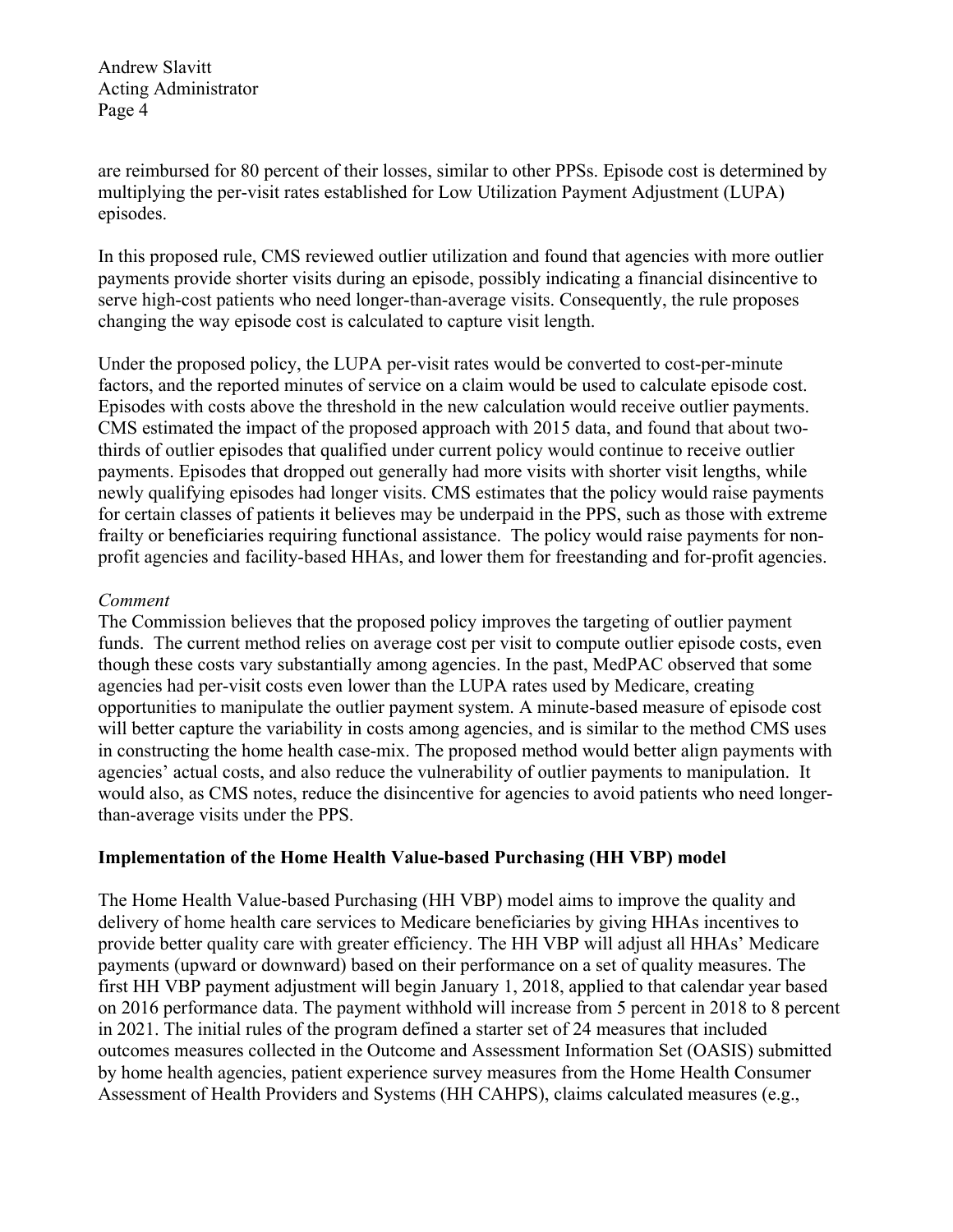Acute Care Hospitalization: Unplanned Hospitalization during First 60 Days of Home Health), and a number of agency submitted process measures.

The HH VBP model adopts a scoring approach similar to that used in the hospital VBP program, including allocating points based on achievement or improvement, and calculating those points based on industry benchmarks and thresholds. For each measure, agencies will receive points along an achievement range, a scale between the achievement threshold and a benchmark. CMS will calculate the achievement threshold as the median of all agencies' performance on the specified quality measure during the baseline period, and calculate the benchmark as the mean of the top decile of all agencies' performance on the specified quality measure during the baseline period. In a departure from the hospital VBP Program approach, in which CMS uses a national sample to calculate the achievement thresholds and benchmarks, CMS for the HH VBP model will calculate the achievement thresholds and benchmarks separately for each selected state, and is considering the merits of similarly stratifying by agency size cohorts. Similarly, under the HH VBP model, CMS will calculate improvement points for each measure by assigning points along an improvement range, a scale indicating change between an agency's performance during the performance period and the baseline period. As in the HH VBP achievement calculation, the improvement benchmark and threshold will be calculated separately for each state and potentially also for agency size cohorts. CMS intends to use this approach so that agencies would be competing only with similar-sized agencies in their state, although the agency now believes that there may not be a sufficient number of home health agencies in some states to reliably calculate a small and large cohort.

An agency will be rated on a scale of one to ten in both improvement and achievement for the measures in the starter set that are already in use. The improvement or achievement result for each of the measures—whichever is highest—will be summed; that sum will constitute 90 percent of the agency's Total Performance Score (TPS) under the HH VBP program. The remaining 10 percent of the TPS will be based on whether the agency reports some or all of the four new measures proposed for the starter set.

**Use of cohorts to assess and reward agency performance**—In past rules, CMS indicated that the agency would calculate benchmark and achievement thresholds at the state and cohort size level. CMS has continued to evaluate this payment adjustment methodology using the most recent data available, and does not believe there will be sufficient number of HHAs in some states to reliably calculate a small and large cohort.

The Commission urges CMS to calculate benchmarks and thresholds, and score HHAs at the national level, especially given the potential difficulty in calculating separate cohorts of small and large agencies within each state. Medicare is a national program, and the value of HHAs should be determined by comparing HHAs across the nation. Using state level benchmarks and thresholds could reward low-quality agencies, if those agencies are in overall low-performing states. The HH VBP should drive all agencies to achieve a national level of performance on outcome-based quality measures.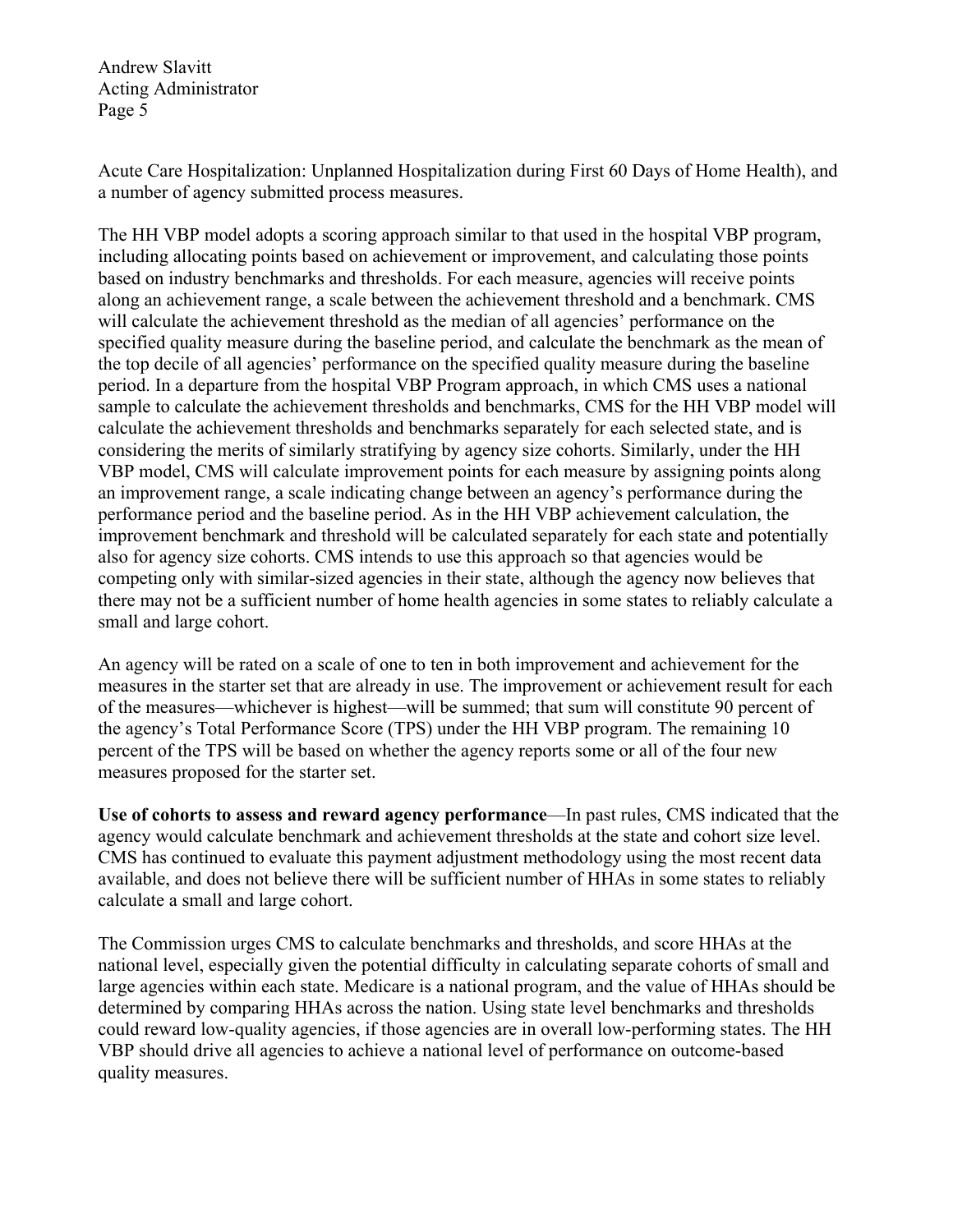**Changes to quality measures**—CMS's proposed ruled included a slightly revised set of 20, instead of 24, quality measures for the first performance year (CY 2016) of the HH VBP. During implementation of the HH VBP, CMS determined that four of the measures finalized for PY1 require further consideration before inclusion in the HHVBP Model measure set. Specifically, CMS is proposing to remove the following measures: (1) Care Management: Types and Sources of Assistance; (2) Prior Functioning ADL/IADL; (3) Influenza Vaccine Data Collection Period: Does this episode of care include any dates on or between October 1 and March 31; and (4) Reason Pneumococcal Vaccine Not Received.

### *Comment*

Over the past few years, the Commission has become increasingly concerned that Medicare's current quality measurement programs rely on too many clinical process measures that are, at best, weakly correlated with health outcomes of importance to beneficiaries and the program. Process measures are also burdensome on providers to report, while yielding limited information to support clinical improvement. The Commission supports removing the proposed four process measures.

CMS should also move quickly to eliminate other process measures in the measure set that weakly correlate with health outcomes, and those that measure basic standards of care on which providers have achieved full performance (i.e., most providers report scores at or near 100 percent). For example, the Commission supports removing the Drug Education on All Medications Provided to Patient/Caregiver during all Episodes of Care measure because it is "topped out" as displayed in Tables 28 and 29 of the proposed rule with the lowest benchmark (i.e., mean of the top decile of all agencies' performance) being 98.5 for the measure.

The Commission also strongly urges that the Acute Care Hospitalization: Unplanned Hospitalization during first 60 Days of Home Health measure in the starter set be modified to capture all the events that occur when a beneficiary is in home health care, as opposed to the first 60 days of home health, since many home health stays last longer than 60 days. The measure should also capture unplanned hospital admissions for 30-days post discharge. Expanding the time period covered by the measure to "stay plus 30 days" encourages providers to consider the care of beneficiaries over an episode and begin to align that measure with future payment reforms, which are likely to include some form of episode-based bundled payment.

**Measuring performance on the basis of improvement—**As discussed above, for each measure, agencies will receive points along an achievement range, a scale between the achievement threshold and a benchmark. CMS will also calculate improvement points for each measure by assigning points along an improvement range, a scale indicating change between an agency's performance during the performance period and the baseline period. The HH VBP will use the higher of the achievement or improvement points for each measure.

### *Comment*

The Commission is concerned that scoring improvement is not sufficiently beneficiary-focused, since what matters most to the beneficiary is an agency's actual level of performance. Further, this methodology could create potential inequities in that agencies with equal or better levels of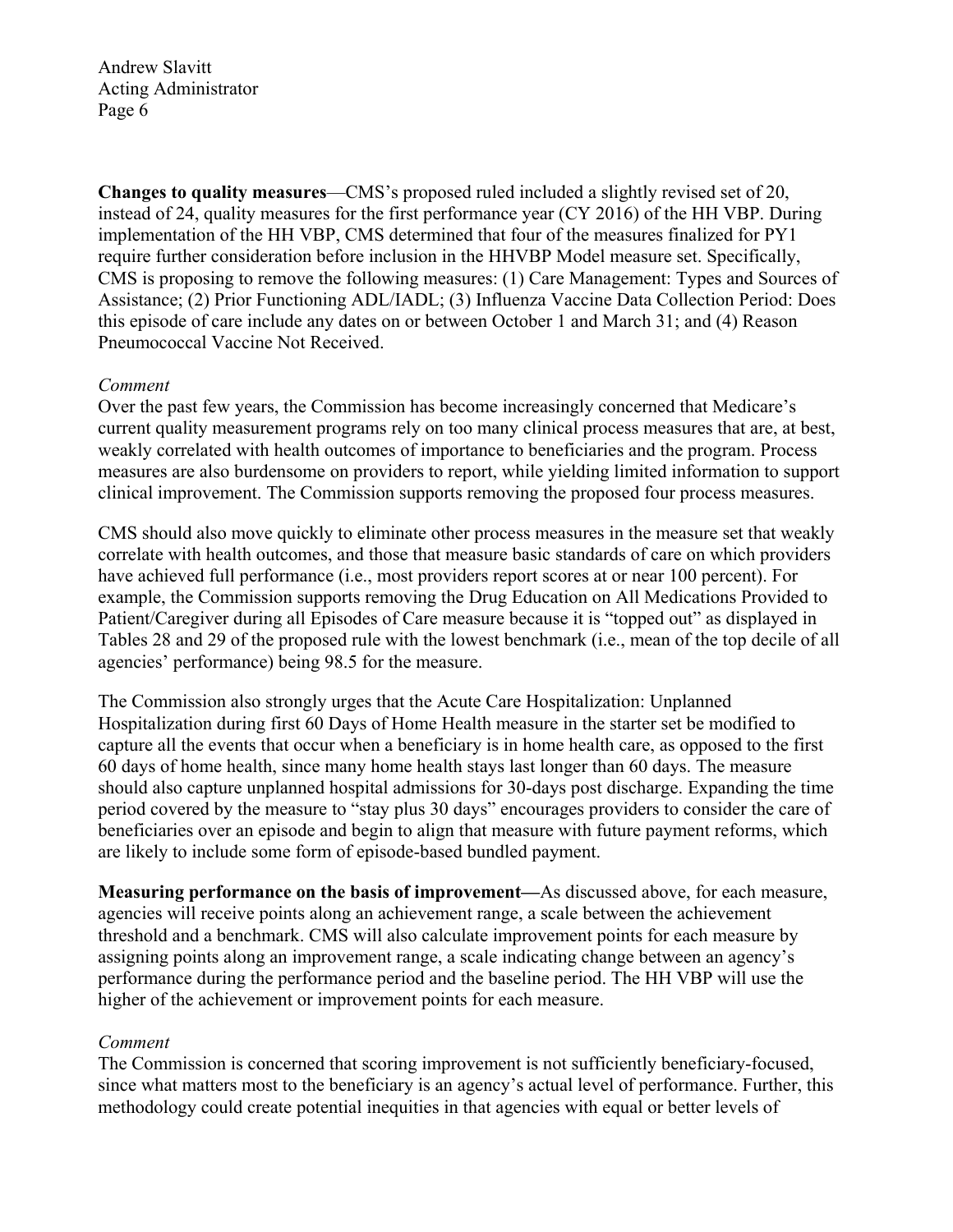achievement might receive lower payments than agencies with lower achievement scores but high improvement scores. Some allowance for improvement may help agencies adjust to a new HH VBP incentive, but the program should limit the use of improvement measures to the initial three years of operation.

**Benchmarks should be established prospectively—**The HH VBP will rely on annual relative rankings in performance to determine the Total Performance Score (and the resulting bonuses and penalties). For each measure, an agency's performance will be compared to that of all other agencies in its state, and, potentially, to that of other agencies of its size (see discussion above).

### *Comment*

The Commission believes that setting benchmarks after the reporting period is problematic because agencies will not know in advance the level of performance or achievement that is necessary to avoid a penalty or earn a bonus; this may discourage some quality improvement activities because the financial returns for a given investment in quality may be difficult to determine.

Instead, CMS should establish prospective benchmarks for each quality measure based on historical performance. Agencies would be scored based on their performance relative to the known benchmarks; those with higher scores could have their payment withhold returned, while those below the benchmark could have all or some of it withheld based on the magnitude by which they miss the benchmark. Benchmarks for measures should be set at levels that allow most providers a reasonable expectation of achieving them. The budget neutrality of the program could be maintained by redistributing withheld payments to agencies above the benchmark based on the degree to which they exceeded the benchmarks.

# **Measures for the Home Health Quality Reporting Program (HH QRP)**

Beginning in 2007, the Home Health Quality Reporting Program (HH QRP) reduces an HHA's home health market basket percentage by two percentage points if they do not report a set of OASIS, HH CAHPS and other quality measures to CMS on a regular basis. For their own quality improvement work, HHAs also have access to home health quality measures that are part of the Home Health Quality Initiative (HHQI), but these measures only included in the HHQI are not tied to payment (e.g., pay-for-reporting or performance).

**Removal of measures—**In 2015, CMS undertook a comprehensive reevaluation of all 81 HH quality measures, some of which are used only in the Home Health Quality Initiative (HHQI), and others which are also used in the HH QRP. As a result of the comprehensive reevaluation CMS identified 28 HHQI measures that were either "topped out" and/or determined to be of limited clinical and quality improvement value by an expert panel. CMS proposed to remove those 28 measures from the HHQI, and six of those that are in the HH QRP. The six HH QRP measures proposed for removal are: (1) Pain Assessment Conducted; (2) Pain Interventions Implemented during All Episodes of Care; (3) Pressure Ulcer Risk Assessment Conducted; (4) Pressure Ulcer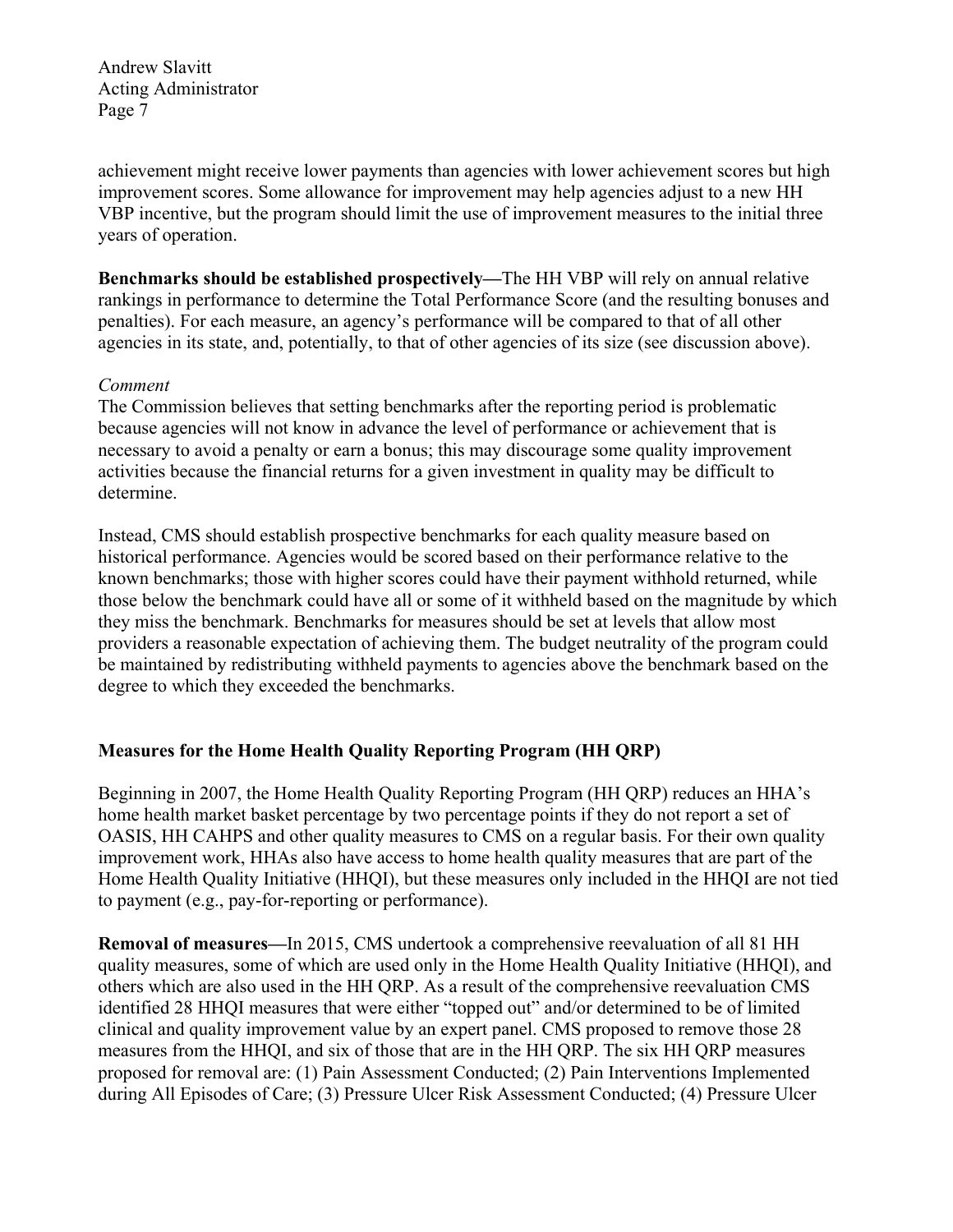Prevention in Plan of Care; (5) Pressure Ulcer Prevention Implemented during All Episodes of Care; and (6) Heart Failure Symptoms Addressed during All Episodes of Care.

### *Comment*

As a general principle, the Commission does not support using process measures that weakly correlate with health outcomes; measures on which providers have achieved full performance; or measures that are designed to capture elements, processes, and requirements already incorporated into or assumed by Medicare's Conditions of Participation. We therefore support CMS's proposal to remove these particular measures from the HH QRP to avoid payment adjustments based on the reporting of weak measures.

**New measures proposed—**The IMPACT Act of 2014 required the implementation of several quality and resource use measures that are standardized and interoperable across post-acute care settings including measures of: function and cognition, skin integrity, medication reconciliation, incidence of major falls, the transfer of health information and care preferences, readmissions, discharge to community, and resource use. CMS proposed adoption of four measures beginning in the CY 2018 HH QRP: drug regimen review with follow up, the resource use measure (Medicare spending per beneficiary – PAC HH QRP), discharge to community, and potentially preventable readmissions 30-days post-discharge readmission measure for HH QRP. CMS invited comments on how socioeconomic (SES) factors should be used in the resource use and quality measures.

### *Comment*

Because the goal of cross-cutting measures is to gauge and compare care provided across PAC settings, it is critical that each measure uses uniform definitions, specifications (such as inclusions and exclusions), and risk-adjustment methods. Otherwise, differences in rates across settings could reflect differences in the way the rates were constructed rather than underlying differences in the quality of care. Our work on the design of a unified PAC payment system and the work of others indicate considerable overlap in where beneficiaries are treated for similar PAC needs. These results indicate it is imperative that quality and resource use measures are directly comparable across settings so that Medicare can evaluate the value of its purchases and beneficiaries can make informed choices about where to seek care. Separate measures will continue to evaluate each PAC setting in isolation rather than support cross-setting comparisons of PAC providers. We emphasize this principle in our discussion of the MSPB measure, but note that the principle applies to all four of the IMPACT measures discussed here.

The Commission recognizes that socio-economic status (SES) factors can play a role in quality and resource use measures. One way to consider SES factors is to include them in the risk adjustment method. The Commission does not support this approach because it results in adjusted rates (or spending) that hide the actual disparities in care, and could reduce pressure on providers to improve care for the poor. The Commission believes that a better way to address any differences in outcomes is to compare rates (or spending) that have not been adjusted for SES across "peer" providers that have similar shares of, for example, low-income, beneficiaries. This way, the outcome rates remain intact but the comparisons are "fair" because providers are compared with other providers with similar shares of low-income beneficiaries.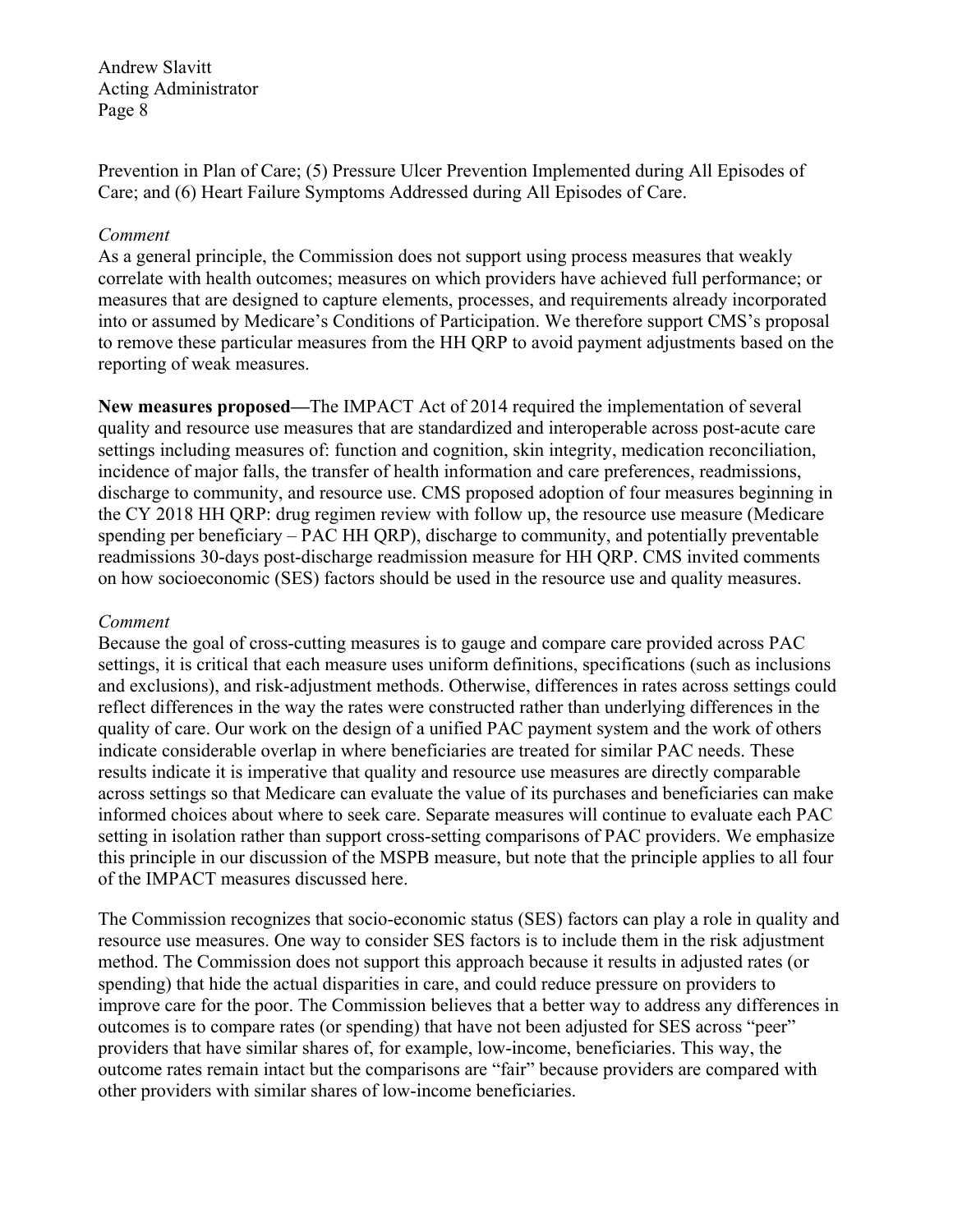To promote transparency for beneficiaries and competition across providers, the Commission supports the public reporting of the cross-cutting quality measures. CMS should move towards reporting the cross-cutting measures quality measures for all providers in each setting.

**Drug regimen review conducted with follow-up for identified issues—**CMS proposed to adopt a drug regimen review measure that reports the percentage of home health episodes in which a drug regimen review was conducted at the start of care, during care and end of episode, and timely follow-up with a physician each time potentially clinically significant medication issues were identified. The purpose of the measure is to encourage PAC providers to perform a review of all medications a patient uses to identify and resolve any potential adverse effects and drug reactions (including ineffective drug therapy, significant side effects, significant drug interactions, duplicate drug therapy, and noncompliance with drug therapy).

### *Comment*

The Commission supports CMS's proposed medication reconciliation measure. The medication and reconciliation and follow-up process can help reduce medication errors that are especially common among patients who have multiple health care providers and multiple comorbidities. In addition to the measure proposed, MedPAC encourages CMS to assess whether PAC providers conduct medication reconciliation when discharging their patients. For example, CMS could also measure whether a PAC provider sends medication lists to either the next PAC provider or, if being discharged home, to the patient's primary care provider.

**Medicare spending per beneficiary (MSPB)–Post-acute care HH QRP**—CMS proposed a measure of resource use that includes the average risk-adjusted total Medicare spending per beneficiary during the HH episode and the 30 days after the end of care from the HHA. By holding HHAs accountable for resource use over episodes of care, the measure will increase a provider's responsibility for care furnished during their own "watch," a safe transition to the next setting or home, and for care during the next 30 days. CMS is developing separate MSPB measures for each of the four PAC settings; the proposed rule describes the MSPB–PAC HH QRP measure.

### *Comment*

The Commission supports the adoption of a resource use measure that promotes providers' responsibility for episodes of care. By reporting provider's performance regarding resource use during their patients' stays plus 30 days after the end of treatment, the measure will ready providers for broader payment reforms that extend providers' responsibility for episodes of care, such as bundled payments. However, the Commission does not support the development of settingspecific measures. We believe a uniformly defined resource use measure for all four PAC settings, rather than separate measures for each PAC setting (such as the MSPB–PAC HH QRP), will better meet the intent of the IMPACT Act and enable comparisons across PAC settings. Under a single measure, the episode definitions, service inclusions/exclusions, and risk adjustment methods would be the same across all PAC settings.

Until there is a uniform PAC PPS and payment differences between settings are eliminated, the Commission appreciates that a single measure would, without other adjustment, consistently advantage lower-cost settings and disadvantage higher-cost settings due to the large spending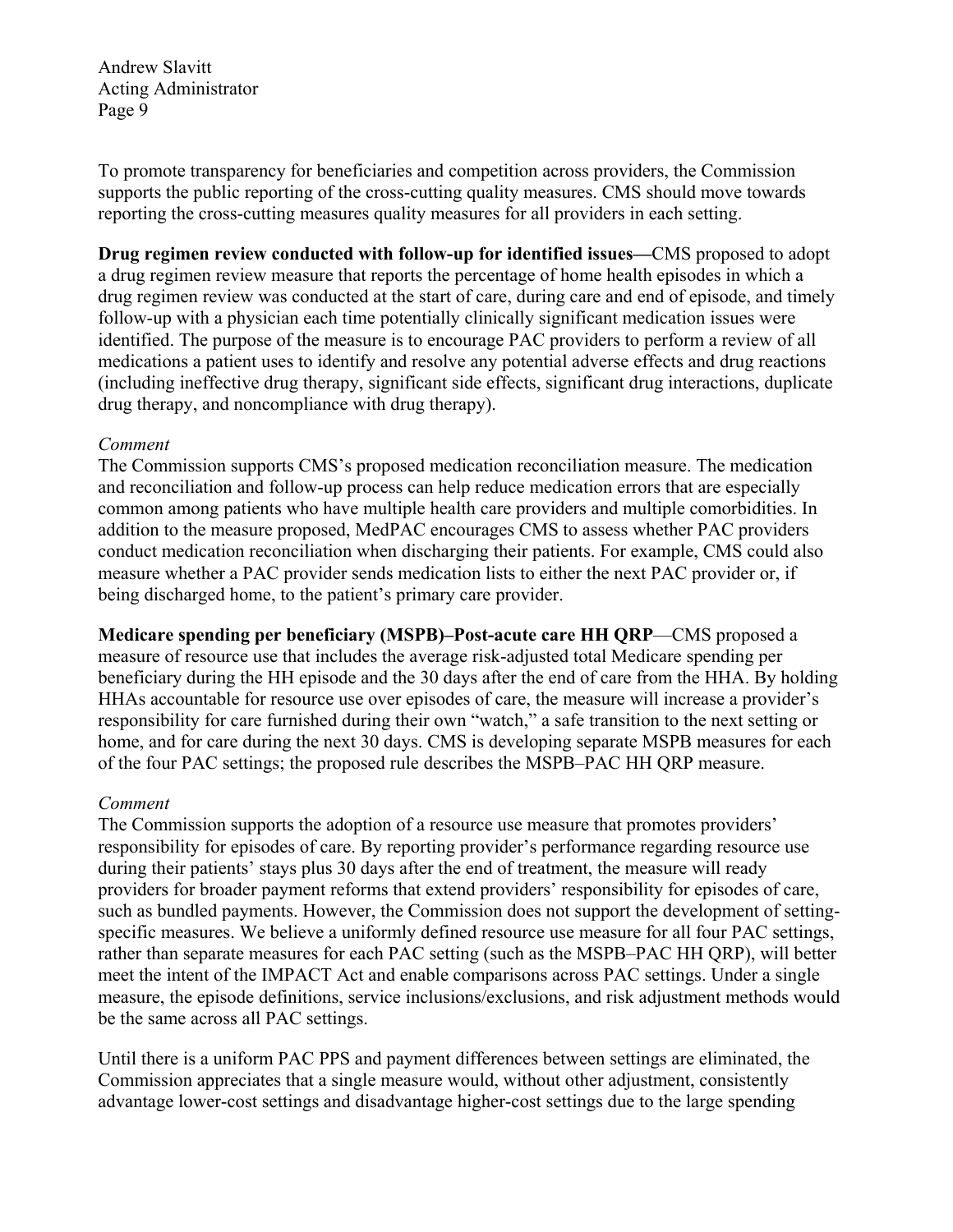differences associated with the initial PAC stay across the settings. Therefore, to assess providers' performance in the near term, CMS should use a single measure and compare providers within each setting (i.e., an HHA's spending would be compared with other HHAs' spending, an IRF's spending would be compared with other IRFs, et cetera). In the future, comparisons of the single measure could be made across all PAC settings.

**Discharge to community**—This measure is a risk-adjusted rate of FFS beneficiaries who are discharged to the community following a PAC stay and do not have unplanned hospital readmissions during the 31 days following discharge to the community. CMS proposed to gather the discharge status from the PAC claim.

### *Comment*

The Commission supports this measure; it has used a similar measure to track the quality of SNFs and IRFs for several years. However, the Commission urges CMS to confirm discharge status by matching claims between the discharging PAC provider and any subsequent institutional provider (a hospital, IRF, SNF, or LTCH). CMS evaluated the accuracy of the discharge status field on the PAC claim by examining the agreement between the "discharge status" on the PAC claim and the presence of a subsequent acute hospital claim. The agreement between the PAC claim and hospital claim was high (about 90 percent) but the agreement between PAC claims (for example, an LTCH claim indicated the beneficiary was discharged to a SNF and there was a subsequent SNF claim) was not reported. To ensure that rates reflect actual performance, "discharged to the community" should be confirmed with the absence of a subsequent claim to a hospital, an IRF, SNF, or a LTCH.

**Potentially preventable 30-day post-discharge readmission**—This measure assesses a facility's risk-adjusted rate of unplanned, potentially preventable hospital readmissions for Medicare FFS beneficiaries in the 30 days after discharge from the HHA.

### *Comment*

The Commission supports this measure, believing that HHAs should be held accountable for avoiding preventable hospital readmissions after discharge from home health care by adequately planning the patient's discharge, explaining post-discharge instructions to the patient, and planning for appropriate follow-up ambulatory care. MedPAC has tracked a post-discharge readmission measure over multiple years for SNFs and IRFs. As noted above, the measure definition and risk adjustment should be identical across the four PAC settings so the post-discharge rates can be meaningfully compared.

### **Update on subsequent research and analysis related to section 3131(d) of the Affordable Care Act**

PPACA directed CMS to conduct research into the costs of care for certain Medicare beneficiaries, including those with low-income, high medical severity, or residing in areas designated as medically underserved. In the proposed rule, CMS provides a high-level summary of an alternative payment system, referred to as the Home Health Groupings Model (HHGM), that it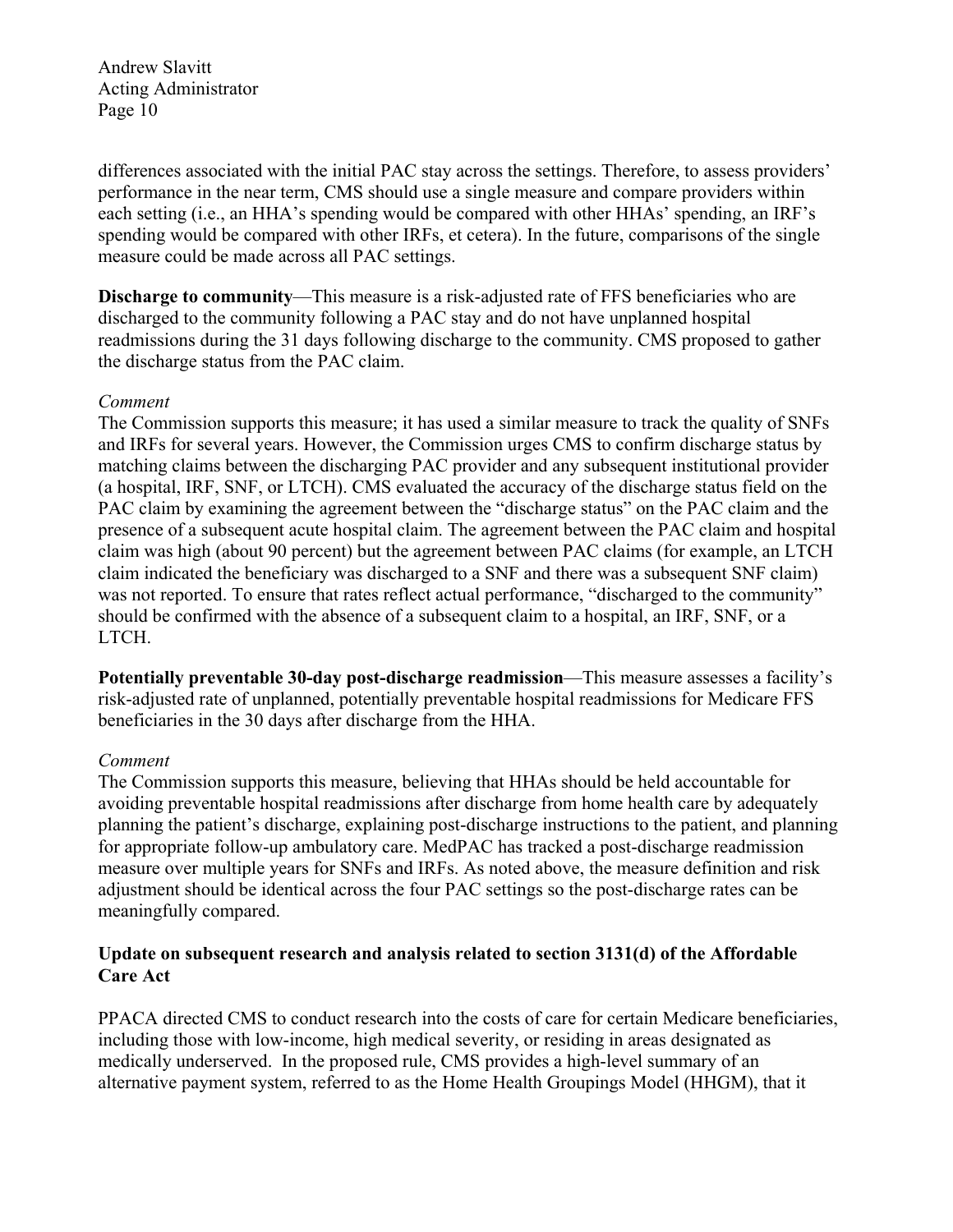developed from this research. The HHGM assigns patients to 324 payment groups based on the following categories:

- Episode timing. Services in the first 30 days of the 60-day episode would be classified as early, while any subsequent 30-day period would be classified as late. For example, if a beneficiary had two 60-day payment episodes, the first 30-day period would be classified as early, while the subsequent 30-day periods would be classified as late.
- Referral source. Patients were categorized based on the services received prior to the beginning of the episode: prior hospitalization, prior post-acute care, or admitted from the community.
- Clinical category. The new system creates six clinical categories that patients are grouped based on their reported conditions: musculoskeletal rehabilitation, neuro/stroke rehabilitation, wound care, behavioral health care, complex care, and medication management, teaching, and assessment.
- Functional/cognitive level. Similar to the existing system, the HHGM classifies patient cognitive and physical functioning using information from the OASIS home health patient assessment.
- Comorbidities. CMS is exploring two approaches to identifying comorbidities to add to the case-mix system, including using the most commonly occurring comorbidities in home health care and the list of comorbidities used in the inpatient hospital PPS payment system.

# *Comment*

The information presented in the rule suggests that the alternative system could offer several improvements over the current system. Perhaps most importantly, the alternative system would end the use of therapy visits as a factor in the payment system. For many years MedPAC has been concerned about the incentives created by the use of therapy in the system. This concern has been echoed by the Congress and federal oversight agencies. The number of episodes qualifying for higher payments due to therapy use has risen for many years, and efforts to slow this growth through additional administrative requirements or modest payment changes do not have appear to have substantially slowed this growth.

The Commission recommended eliminating the thresholds in our March 2010 and March 2016 reports to the Congress. Ideally, a revised system would base payment solely on patient condition, so that providers could focus on patient needs when determining services. Including specific services, such as therapy, as payment factors in the PPS creates a potential financial incentive that may cause providers to give less weight to patient needs, or even engage in selection favoring those patients that need the specific services. The alternative system discussed by CMS in this proposed rule would end the incentives created by the use of therapy visits, and would close a significant vulnerability in the current system.

Other elements of the alternative system also have the potential to improve Medicare payments for home health care, though information in CMS's forthcoming technical report will permit a more complete examination of the possible changes. Based on the summary information in the proposed